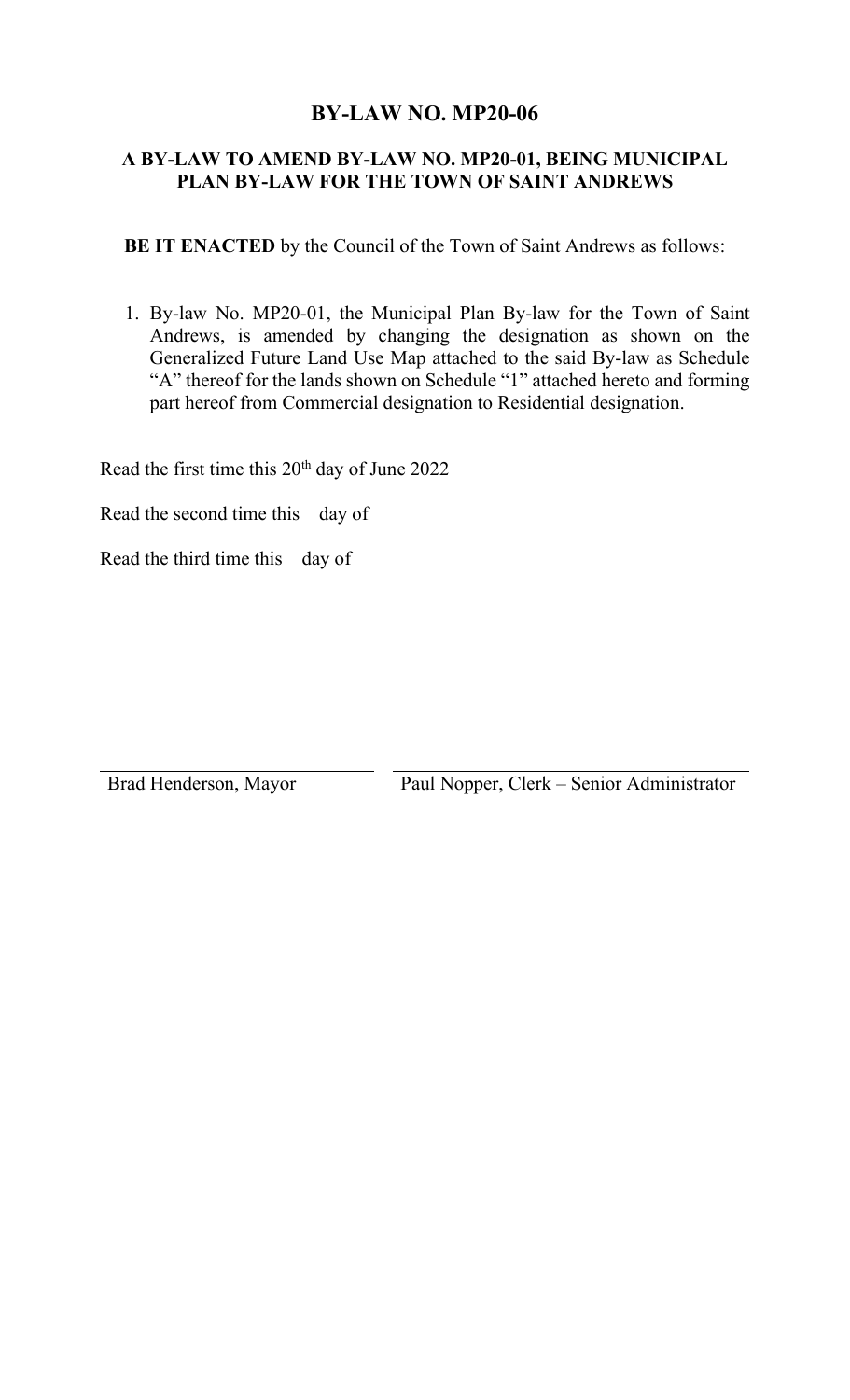I, **Paul Nopper,** of the Town of Saint Andrews, in the County of Charlotte and Province of New Brunswick, Town Clerk, DO SOLEMNLY DECLARE:

- 1. THAT I am the Town Clerk of the Town of Saint Andrews, a municipal corporation, and have personal knowledge of the facts herein declared.
- 2. THAT the requirements of Sections 110, 111, and 117 of the *Community Planning Act* have been complied with in respect to Bylaw No. MP20-06, A By-law to amend By-law No. MP20-01, Being the Municipal Plan By-law for the Town of Saint Andrews.
- 3. AND I make this solemn declaration conscientiously believing it to be true and knowing that it is of the same force and effect as if made under oath and by virtue of the *Evidence Act.*

DECLARED before me at the Town of Saint Andrews, in the County of Charlotte and Province of New Brunswick, this day of

 $\overline{\phantom{a}}$ COMMISSIONER OF OATHS Paul Nopper, Clerk